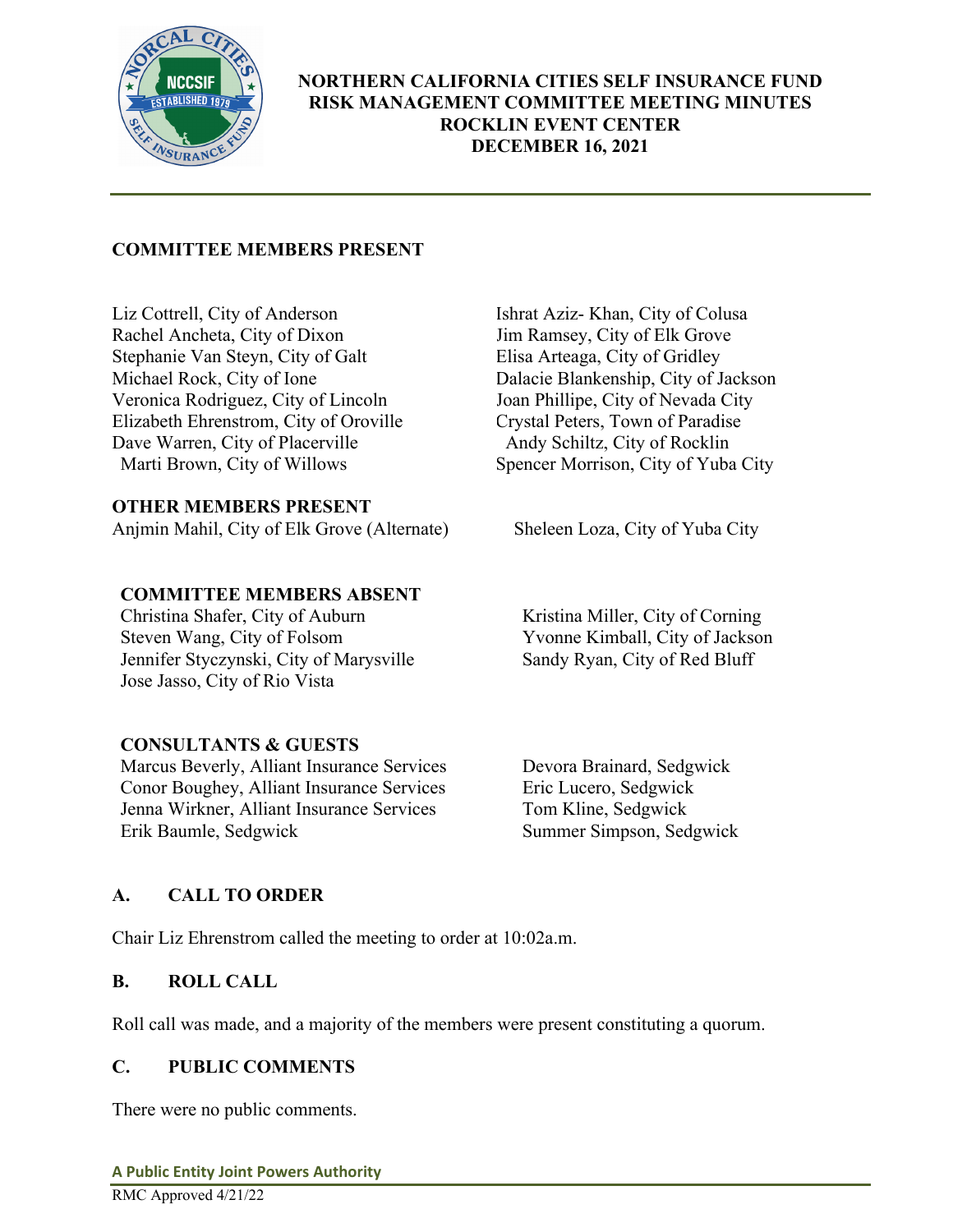

**UNANIMOUSLY** 

# **D. CONSENT CALENDAR**

1. Minutes of the Risk Management Committee Meeting - April 23, 2020

## **A motion was made to approve the Consent Calendar as posted.**

**MOTION:** Dave Warren **SECOND:** Spencer Morrison **MOTION CARRIED** 

Cottrell, Aziz-Khan, Ancheta, Ramsey, Van Steyn, Arteaga, Rock, Blankenship, Rodriguez, Phillipe, Ehrenstrom, Peters, Schiltz, Brown, Morrison, Warren **Ayes: Nays:** None

## **E. GENERAL RISK MANAGEMENT ISSUES**

The City of Dixon discussed Special Event Programs for the City. Marcus Beverly discussed working with the Members on Special Event Coverage.

Mr. Beverly discussed SB296 – Code Enforcement Officers Safety Standards. Mr. Beverly gave suggestions on trainings for code enforcement officers.

Mr. Beverly discussed intersections/crosswalks at the city level. Mr. Beverly asked if any cities wanted to volunteer for as a test case regarding intersections and crosswalks. Member should Follow-up with Program Administrators if they would be interested in volunteering.

## **F. COMMITTEE BUSINESS**

## **F.1. Trending Reports for Workers' Compensation and Liability Claims**

Erik Baumle from Sedgwick gave an overview of Workers' Compensation Trending Reports for NCCSIF. As the years have gone on the Medical Claims have gone down. Covid has been affecting time off work between vaccines, boosters and getting COVID. We have been seeing the increase and frequency. The severity is decreasing due to COVID related claims. Claim recovery is when we get money back from a claim. We aren't counting 2017-2018 out yet because it will take a while to receive recovery checks. Loss days for claims in each fiscal year are for loss days off work. We have more days off per claims but less claims. We went up to 120%, this last year had a 96% closing ratio. Hopefully we keep trending downward. Strain is the top cause of injury for fiscal year 2016-2021.

*Elisa Arteaga joined the meeting at 10:26 a.m.*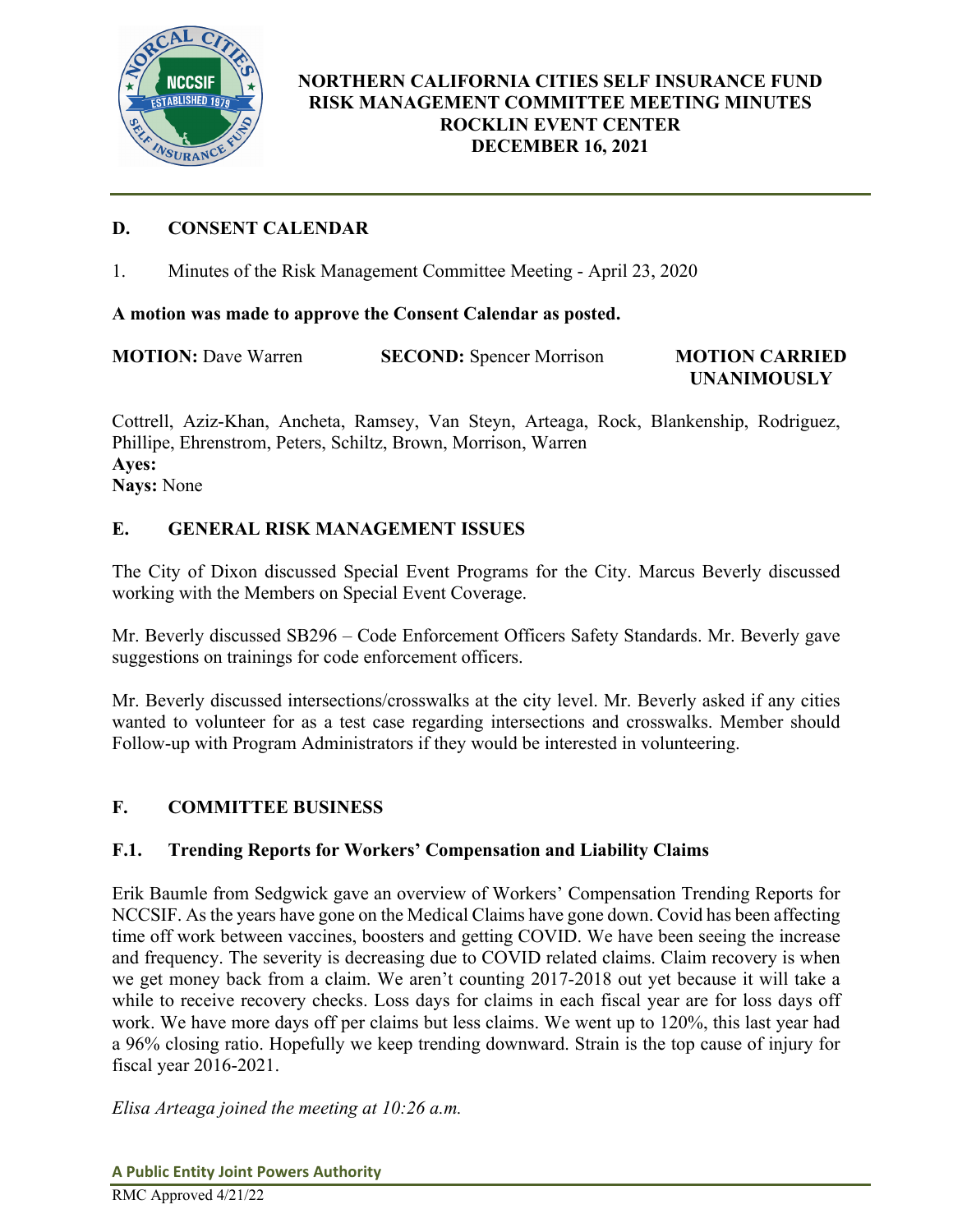

Erik Baumle gave an overview of the GL Trending Report for Fiscal years 2016-2021. The Litigation is lower on most of the programs and is trending down. The closing ratio is 104%. The top causes of claims are misc. body/property claims, motorized vehicles, slip and fall. We have 567 Property Damage Claims. We are seeing a decrease in bodily injury claims. We have one cat claim in 2018-2019.The top police claim was \$7,500,000 due to force under arrest.

Members discussed the trending reports being available to each member annually.

## **Information only. No motion was taken.**

# **F.2. Sedgwick Risk Control Services Update**

Eric Lucero from Sedgwick gave an update on Sedgwick Risk Control Services. The services have mostly been phone and email consultation. Most of the questions are regarding COVID, face covering protocols and when employees can go back to work. Members still have time available with Sedgwick. Mr. Lucero will be meeting with Members in January on service plans and risk control plans.

Mr. Lucero discussed the Safety Award Program Overview for NCCSIF Members. Members are encouraged to submit ideas to Mr. Lucero.

Mr. Beverly and Mr. Lucero offered to meet with members regarding member needs and nominations for the Cash for Safety Culture Program. Please have your submissions submitted prior to the April Risk Management Committee Meeting.

Mr. Lucero asked if members had any training needs. Patricia Eyres is available to answer questions regarding vaccine mandates.

Members mentioned Cyber Security trainings, best practices, legal updates that may relate to public entities. Members discussed focusing on the Risk Assessment and working on one item at a time. Members asked what is needed to be in the DOT binder for the CHP.

## **Information only. No motion was taken.**

## **F.3. NCCSIF FY 21/22 Risk Control Service Plan**

Mr. Lucero discussed the NCCSIF FY 21/22 Risk Control Service Plan**.** Members are encouraged to reach out to Sedgwick when they have Safety and Risk Control questions. Members each have 3 days of Risk Control days available to them. Ergonomic Evaluations are available to members over Zoom or in person. It would be easier for members if he can do it in person. Sedgwick is available to do in person trainings or Zoom trainings.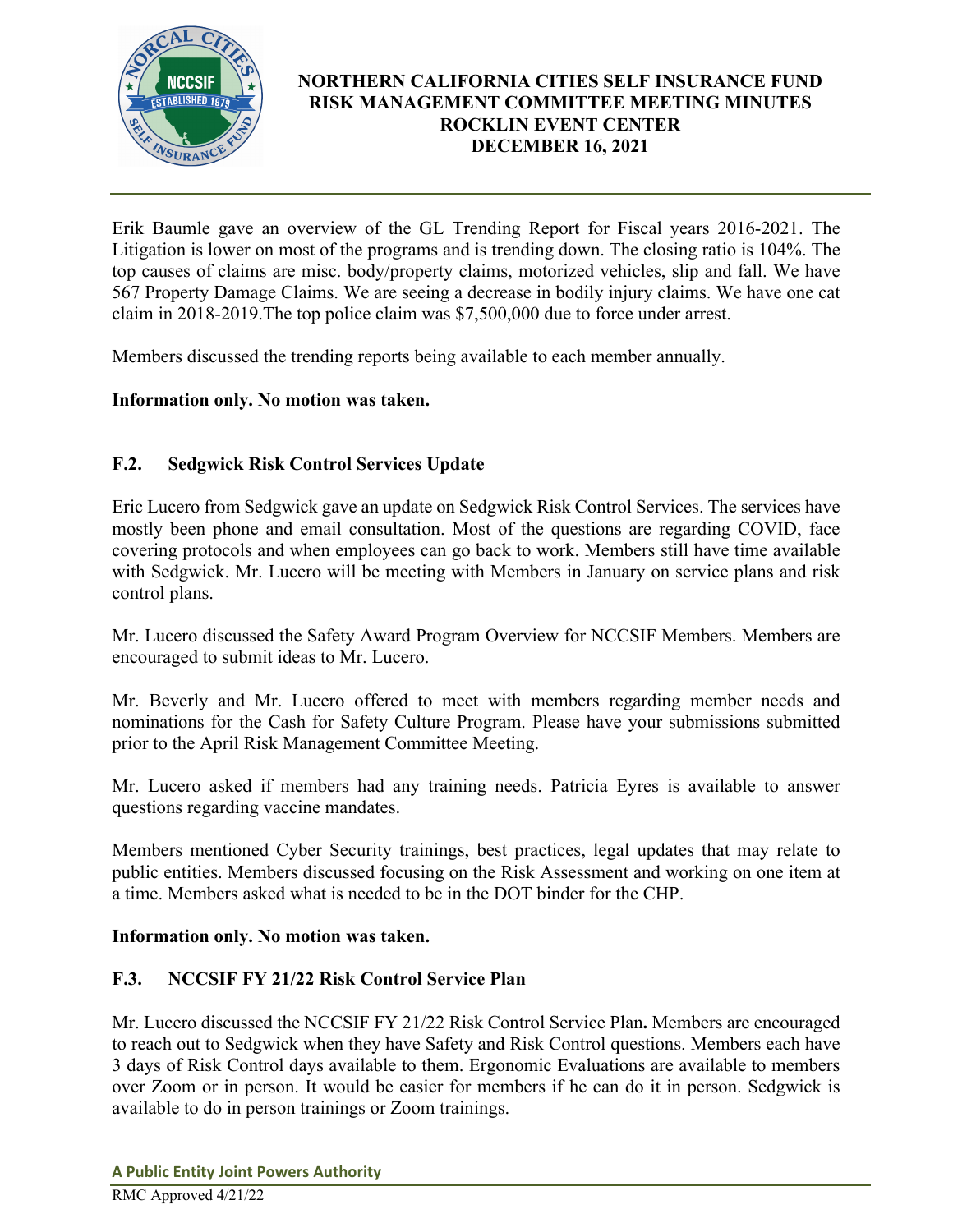

## **Information only. No motion was taken.**

## **F.4. Police Risk Management Committee Update**

Mr. Tom Kline gave a brief overview of the FY 21/22 PRMC Meetings hosted during the year and topics discussed at the meetings.

February 11, 2021- Training on *Avoiding Nuclear Verdicts: A Tough Time Calls for Tougher Legal Defense* was provided by attorneys from Tyson and Mendes and focused on how public entities can counter the "reptile" tactics used by plaintiff attorneys to fuel "nuclear" verdicts. The webinar provided concrete solutions to mitigate this exposure in troublesome claims.

March 16, 2021- Aviv Redlich from Veritone discussed and demonstrated how artificial intelligence is helping law enforcement agencies manage workflows.

May 6, 2021- Training was on the impact of AB 392 on Police Criminal and Civil Liability presented by Gregory M. Fox.

August 5, 2021- Ben Larid of Frontline Public Safety Solutions provided a training on Body Worn Cameras/Motor vehicle recorder audit software.

November 4, 2021- Stefanie Cruz, Transparency Engagement Advisor at Cole Pro Media, provided training titled *Transparency Engagement - The Next Step in Communicating with the Public.* The session provided the tools needed to communicate more effectively by building trust with your audience. In a time of crisis, it's vital to show people that you understand the importance of being open and honest, and members were provided specific best practices to employ to do so.

Mr. Kline reviewed the current bills that involve Law Enforcement.

Mr. Beverly wants to host a training for Law Enforcement on general safety.

Members discussed offering incentives and pay bonuses to hire police officers. All of the members are experiencing staffing issues.

## **Information only. No motion was taken.**

## **F.5. Sedgwick Safety & Risk Control Service Plan**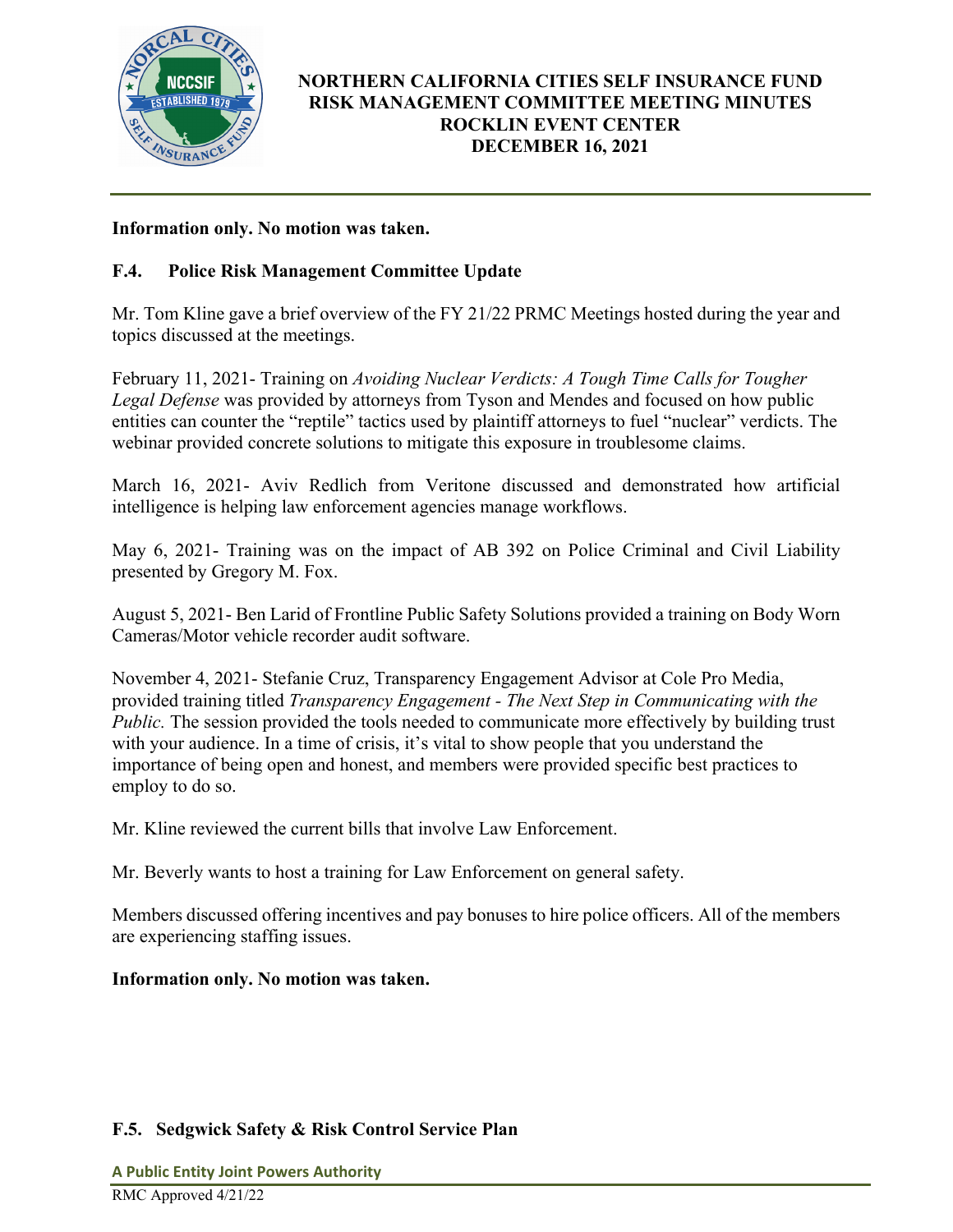

Mr. Beverly discussed the Sedgwick Safety & Risk Control Service Renewal Plan. Mr. Lucero discussed not turning anyone away for questions or visits. Members discussed having Sedgwick reach out to them and reminding them of the services available.

## **Information only. No motion was taken.**

## **F.6. Company Nurse**

Mr. Beverly discussed the Company Nurse Agreement. The enrollment forms have been sent out to members. Please reach out to Program Administrators if you have any questions. First aid and general care aren't included in your OSHA log or on your WC Report.

Members discussed the pricing for the resources. The services are voluntary for members.

## **Information only. No motion was taken.**

# **F.7. Wildfire Risk Management Resources and best Practices**

Mr. Beverly discussed the Wildfire Risk Management Resources and Best practices**.**  Members were emailed Wildfire Risk Scores that were ran by CoreLogic. If members are interested on running scores for other locations, please let the Program Administrators know. Mr. Beverly discussed the higher scores for the City of Oroville and the City of Folsom. Mr. Beverly discussed Wildfire Risk Management and Mitigation services. Mr. Beverly discussed using Risk Management funds for any resources management projects at your city.

## **Information only. No motion was taken.**

# **F.8. Workers Compensation Claims Advocate**

Mr. Beverly discussed Workers Compensation Claims Advocates and utilizing them. The idea is to opt out or carve out benefits from Workers' Compensation. The advocate is for the employee and to help them return to work and move forward with the Workers Compensation process.

Mr. Beverly discussed Mariotto Resolutions Inc, that is used by other Cities and transit programs. The pool could also investigate a representative who could act as the return-to-work coordinator.

Members discussed similar programs that have employees work with and RN who could provide the employee with questions to ask the Dr. and move forward with returning to work.

# **Information only. No motion was taken.**